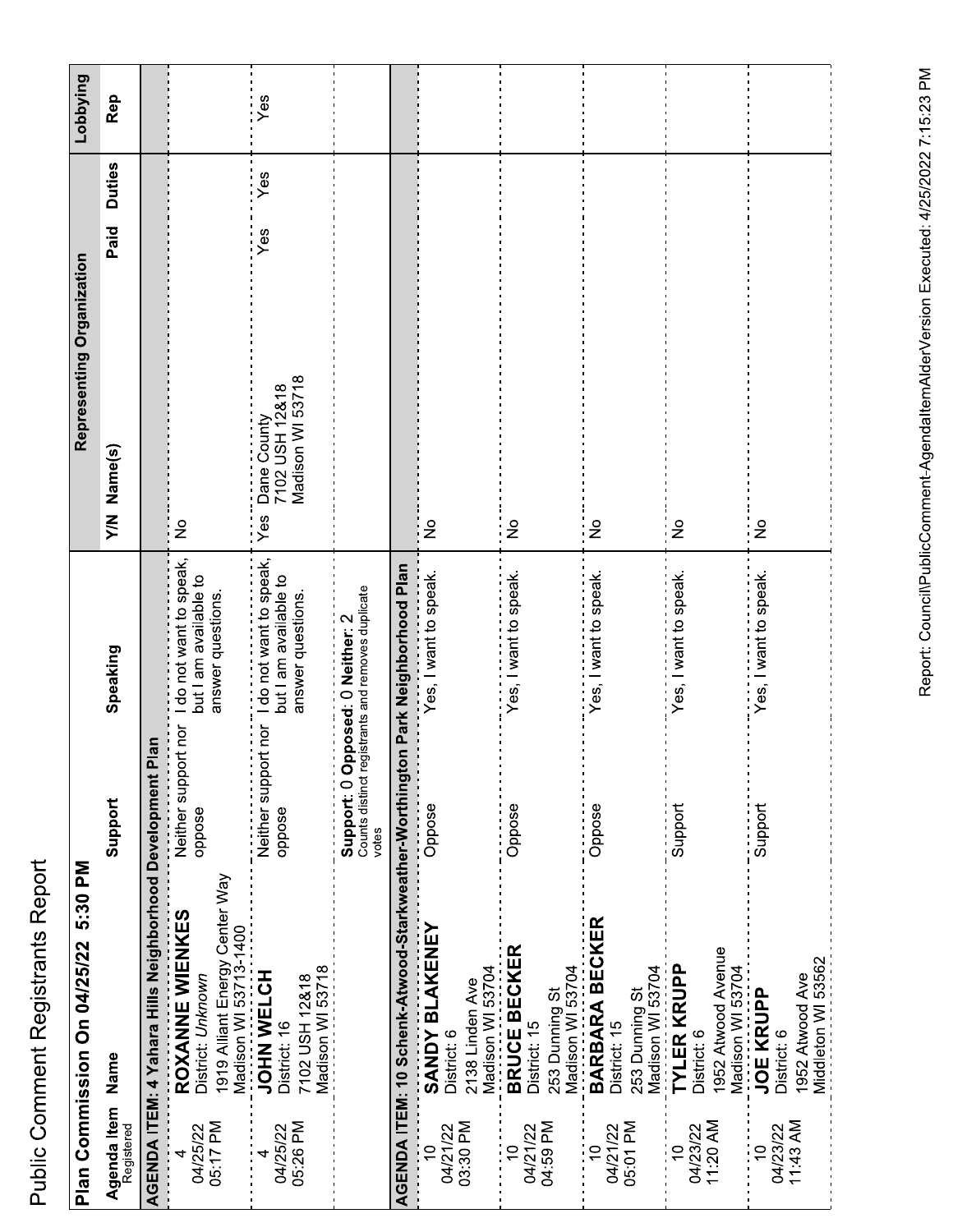|                                                   | Plan Commission On 04/25/22 5:30 PM                                                                   |         |                                                                     | Representing Organization |               | Lobbying |
|---------------------------------------------------|-------------------------------------------------------------------------------------------------------|---------|---------------------------------------------------------------------|---------------------------|---------------|----------|
| Agenda Item<br>Name<br>Registered                 |                                                                                                       | Support | Speaking                                                            | Paid<br>Name(s)<br>XΜ     | <b>Duties</b> | Rep      |
|                                                   | AGENDA ITEM: 10 Schenk-Atwood-Starkweather-Worthingto                                                 |         | n Park Neighborhood Plan                                            |                           |               |          |
| 09:10 AM<br>04/24/22<br>$\overline{a}$            | THOMAS LIEBL<br>2139 Linden Ave<br>District: 6                                                        | Oppose  | Yes, I want to speak.                                               | $\frac{1}{2}$             |               |          |
| 04:56 PM<br>04/24/22                              | Madison WI 53704<br><b>ED NILES</b><br>2129 Linden Ave<br>District: 6                                 | Support | es, I want to speak                                                 | $\frac{1}{2}$             |               |          |
| 05:45 PM<br>04/24/22                              | Madison WI 53704<br>TERRY COHN<br>2135 Linden Ave.<br>District: 6                                     | Oppose  | es, I want to speak                                                 | $\frac{1}{2}$             |               |          |
| 07:03 AM<br>04/25/22                              | Madison WI 53704<br>SUSAN BOSTIAN YOUNG Oppose<br>Madison WI 53704<br>201 Division St<br>District: 15 |         | es, I want to speak.                                                | ş                         |               |          |
| 11:33 AM<br>04/25/22                              | ANNE REYNOLDS<br>Madison WI 53704<br>2139 Linden Ave<br>District: 6                                   | Oppose  | Yes, I want to speak.                                               | $\frac{1}{2}$             |               |          |
| 02:50 PM<br>04/25/22<br>$\overline{C}$            | <b>LINDA LEHNERTZ</b><br>Madison WI 53703<br>S Paterson<br>District: 6                                | Oppose  | Yes, I want to speak.                                               | $\frac{1}{2}$             |               |          |
| 06:51 PM<br>04/25/22<br>$\tilde{=}$               | <b>BRAD HINKFUSS</b><br>Madison WI 53704<br>217 Corry St<br>District: 15                              | Support | Yes, I want to speak.                                               | $\frac{1}{2}$             |               |          |
| 07:09 AM<br>04/25/22<br>$\widetilde{\phantom{a}}$ | <b>JAMES YOUNG</b><br>Madison WI 53704<br>201 Division St<br>District: 15                             | Oppose  | do not want to speak,<br>but I am available to<br>answer questions. | $\frac{1}{2}$             |               |          |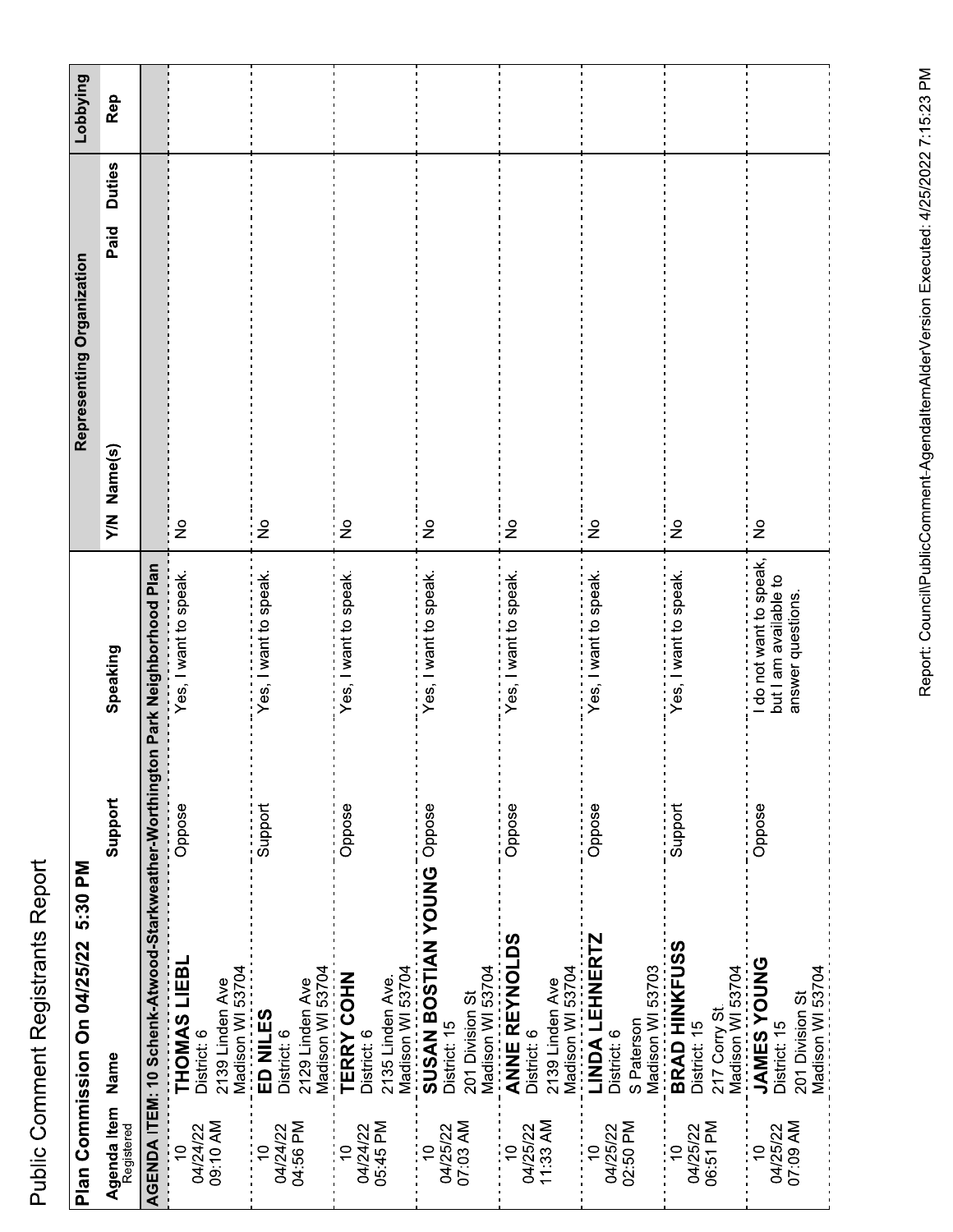|                             | Plan Commission On 04/25/22 5:30 PM                                                                               |         |                                                                     | Representing Organization |               | Lobbying |
|-----------------------------|-------------------------------------------------------------------------------------------------------------------|---------|---------------------------------------------------------------------|---------------------------|---------------|----------|
| Agenda Item<br>Registered   | Name                                                                                                              | Support | Speaking                                                            | Paid<br>Name(s)<br>XΙX    | <b>Duties</b> | Rep      |
|                             | AGENDA ITEM: 10 Schenk-Atwood-Starkweather-Worthington Park Neighborhood Plan                                     |         |                                                                     |                           |               |          |
| 07:17 AM<br>04/25/22        | BRENDA HALVERSON<br>2045 Schadel Road<br>District: Unknown                                                        | Support | do not want to speak<br>but I am available to<br>answer questions.  | $\frac{1}{2}$             |               |          |
| 02:40 PM<br>04/25/22        | Cottage Grove WI 53527<br><b>MARY THOMPSON-</b><br>Madison WI 53704<br>249 Dunning St.<br>SHRIVER<br>District: 15 | Oppose  | do not want to speak,<br>but I am available to<br>answer questions. | $\frac{1}{2}$             |               |          |
| <b>Nd 04:40</b><br>04/21/22 | Madison WI 53704<br>CATHY LOEB<br>2145 Linden Ave.<br>District: 6                                                 | Oppose  | No, I do not want to<br>speak.                                      | $\frac{1}{2}$             |               |          |
| 04/21/22<br>04:42 PM        | CATHY LOEB<br>2145 Linden Ave.<br>District: 6                                                                     | Oppose  | No, I do not want to<br>speak.                                      | ş                         |               |          |
| 05:22 PM<br>04/21/22        | 2145 Linden Ave 2145 Linden<br>Madison WI 53704<br>DAVID GRIFFEATH<br>Madison WI 53704<br>District: 6<br>Ave      | Oppose  | speak.                                                              | $\frac{1}{2}$             |               |          |
| 07:49 PM<br>04/21/22        | PETER E BERRYMAN<br>125 Division St<br>District: 15                                                               | Oppose  | No, I do not want to<br>speak.                                      | $\frac{1}{2}$             |               |          |
| 08:00 PM<br>04/21/22        | Madison WI 53704<br>KRISTI SEIFERT<br>Madison WI 53704<br>125 Division St<br>District: 15                         | Oppose  | No, I do not want to<br>speak.                                      | i 9                       |               |          |
| 02:44 PM<br>04/22/22        | <b>RITA HOCKERS</b><br>Madison WI 53704<br>237 Division ST<br>District: 15                                        | Oppose  | <br>No, I do not want to<br>speak.                                  | $\frac{1}{2}$             |               |          |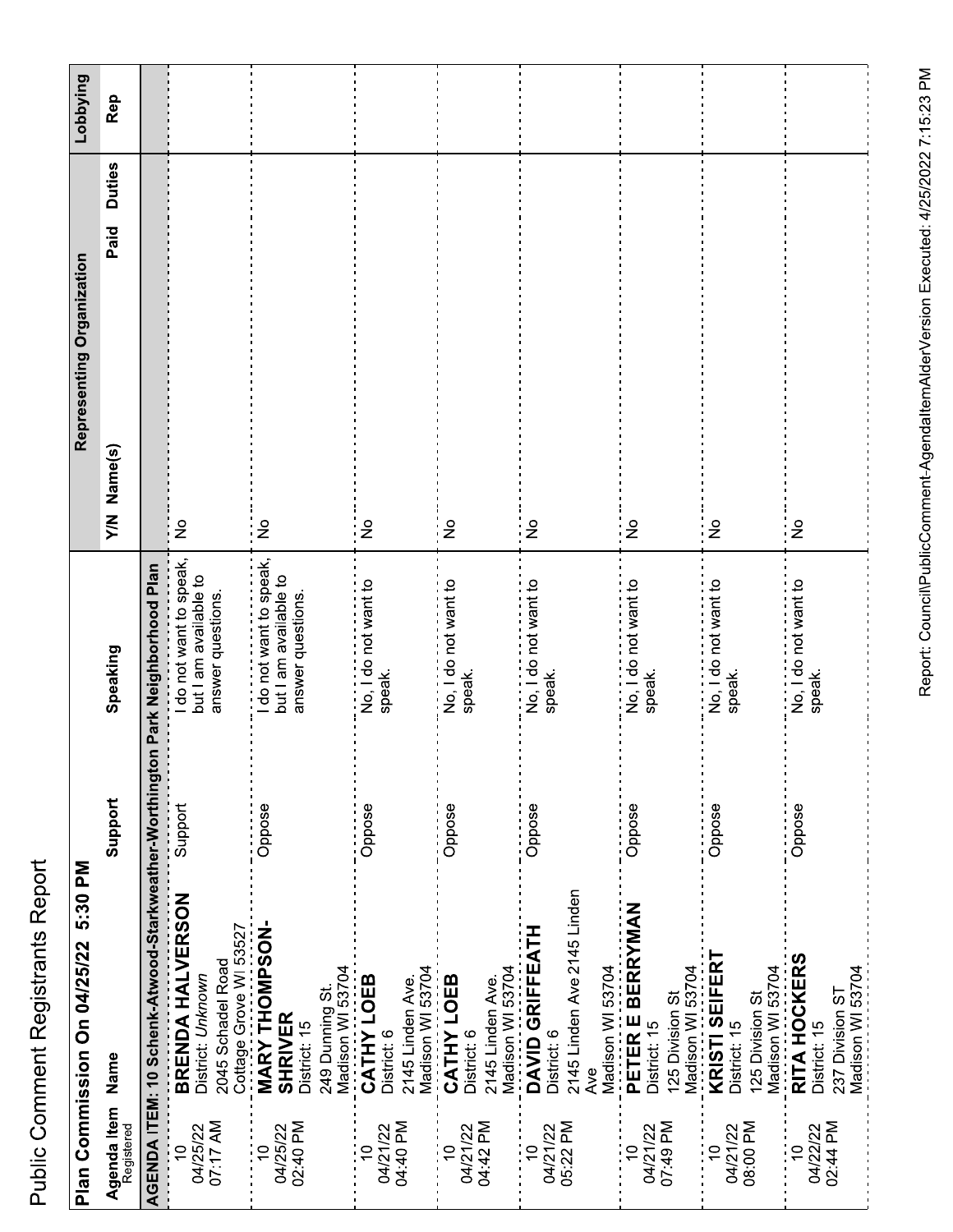|                                        | Plan Commission On 04/25/22                                                                                   | 5:30 PM |                                    |                | Representing Organization | Lobbying |
|----------------------------------------|---------------------------------------------------------------------------------------------------------------|---------|------------------------------------|----------------|---------------------------|----------|
| Agenda Item<br>Registered              | Name                                                                                                          | Support | Speaking                           | Name(s)<br>XΙV | <b>Duties</b><br>Paid     | Rep      |
|                                        | AGENDA ITEM: 10 Schenk-Atwood-Starkweather-Worthington Park Neighborhood Plan                                 |         |                                    |                |                           |          |
| 03:07 PM<br>04/22/22<br>$\frac{1}{2}$  | 246 Division St<br>Madison WI 53704<br><b>ALETHA JONES</b><br><b>MATT BECKER</b><br>District: 6               | Support | No, I do not want to<br>speak.     | $\frac{1}{2}$  |                           |          |
| 04/24/22<br>05:07 PM<br>$\overline{C}$ | 2133 Linden AVe<br>Madison WI 53704<br>- MICHAEL JOHNS<br>District: 6                                         | Oppose  | No, I do not want to<br>speak.     | $\frac{1}{2}$  |                           |          |
| 05:48 PM<br>04/24/22<br>: 9            | 2135 Linden Ave<br>Madison WI 53704<br><b>ALISON LINDSAY MARES</b> Oppose<br>District: 6                      | Oppose  | No, I do not want to<br>speak.     | ¦ ≗            |                           |          |
| 01:30 AM<br>04/25/22<br>$\overline{C}$ | 2122 Bashford Ave<br>District: 6                                                                              |         | No, I do not want to<br>speak.     | $\frac{1}{2}$  |                           |          |
| 04/25/22<br>07:40 AM<br>:<br>!ף        | 3565 Tulane Ave<br>_Madison WI 53714<br><b>SARAH AGARD</b><br>Madison WI 53704<br>PAT SIEGLER<br>District: 15 | Support | No, I do not want to<br>speak.     | $\frac{1}{2}$  |                           |          |
| 07:40 AM<br>04/25/22<br>$\overline{C}$ | 2150 Linden Ave<br>Madison WI 53704<br>- LUCERNE A RICE<br>District: 6                                        | Oppose  | <br>No, I do not want to<br>speak. | $\frac{1}{2}$  |                           |          |
| 07:41 AM<br>04/25/22<br>$\frac{1}{2}$  | 2717 Oakridge Avenue<br>_Madison WI 53704<br>_Madison WI 53704<br>_ELLEN SCHUSTER<br>District: 15             | Oppose  | No, I do not want to<br>speak.     | $\frac{1}{2}$  |                           |          |
| 04/25/22<br>10:39 AM<br>¦₽             | 1162 Homestead Dr<br>Sun Prairie WI 53590<br>District: Unknown                                                | Support | No, I do not want to<br>speak.     | ءِ :<br>ا      |                           |          |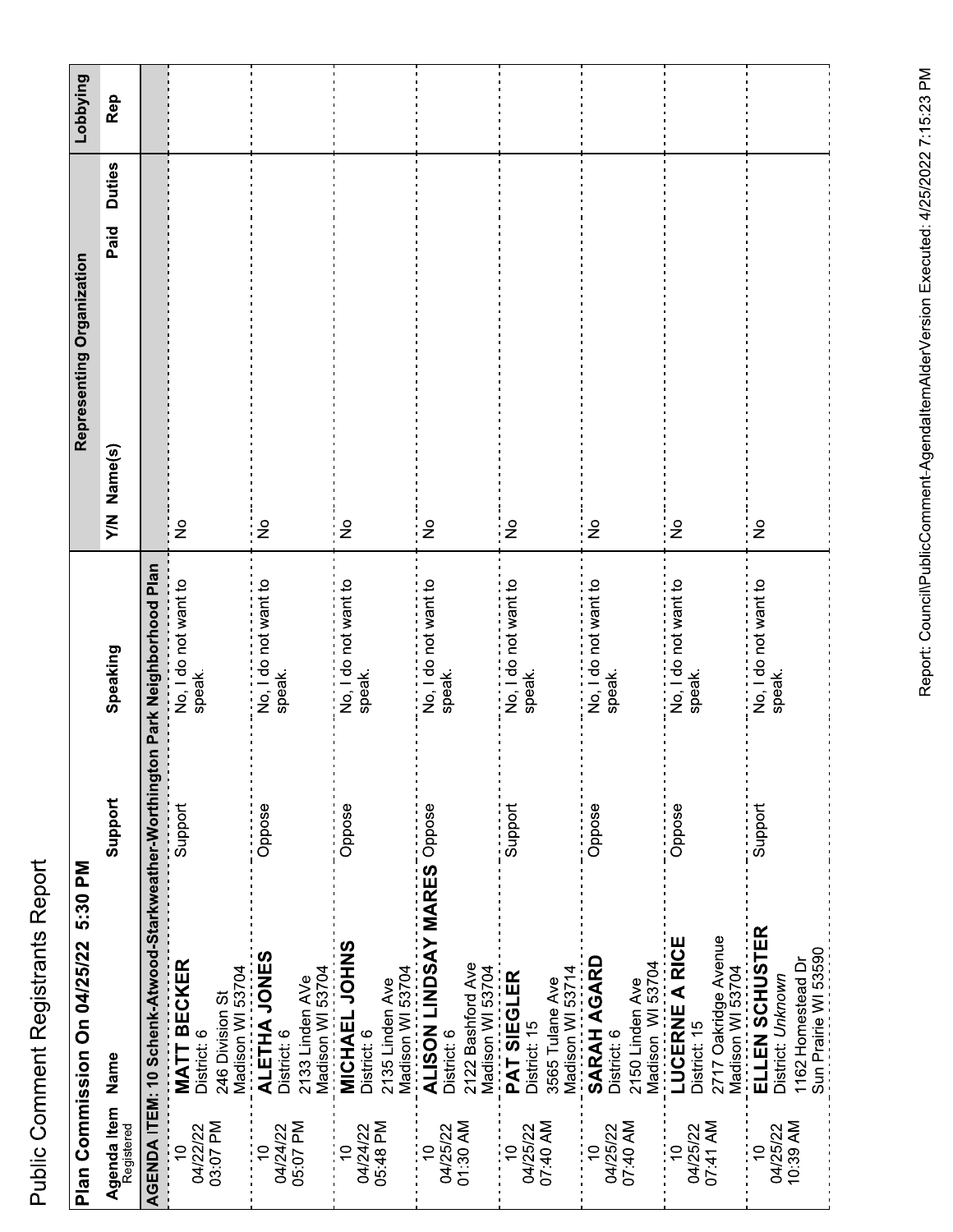| こくらく                                                   |
|--------------------------------------------------------|
| I<br>i                                                 |
| :                                                      |
| ֝֟֟֝֝֝֝֝֝֝֝֝֝֝<br>֧֝֝֝֝֝֝֝֝֝֝֝֝֝֝֝֝<br>֧֧֧֧֧֧֚֚֚֚֝֝֝֝֝ |
| i                                                      |
|                                                        |

| Lobbying                            | Rep                               |                                                        |                                                                   |                                                                         |                                                                                |                                                                                                                         |                                                                                |                                                      |                                                                                 |                                                                                                          |
|-------------------------------------|-----------------------------------|--------------------------------------------------------|-------------------------------------------------------------------|-------------------------------------------------------------------------|--------------------------------------------------------------------------------|-------------------------------------------------------------------------------------------------------------------------|--------------------------------------------------------------------------------|------------------------------------------------------|---------------------------------------------------------------------------------|----------------------------------------------------------------------------------------------------------|
|                                     | <b>Duties</b>                     |                                                        |                                                                   |                                                                         |                                                                                | $\frac{1}{2}$                                                                                                           |                                                                                |                                                      |                                                                                 | $\geq$                                                                                                   |
|                                     | Paid                              |                                                        |                                                                   |                                                                         |                                                                                | $\frac{1}{2}$                                                                                                           |                                                                                |                                                      |                                                                                 | $\frac{1}{2}$                                                                                            |
| Representing Organization           | Name(s)<br>$\sum_{i=1}^{n}$       |                                                        | $\frac{1}{2}$                                                     | $\frac{1}{2}$                                                           | $\frac{1}{2}$                                                                  | Common Grace Church, 3565<br>Tulane Ave., Madison, 53714<br>Staci Marrese-Wheeler, 6401<br>/608-249-1973<br>Yes         | $\frac{1}{2}$                                                                  | $\frac{1}{2}$                                        | $\frac{1}{2}$                                                                   | <br>Common Grace Church<br>i<br>Yes                                                                      |
|                                     | Speaking                          | n Park Neighborhood Plan                               | No, I do not want to<br>speak.                                    | No, I do not want to<br>speak.                                          | No, I do not want to<br>speak.                                                 | No, I do not want to<br>speak.                                                                                          | No, I do not want to<br>speak.                                                 |                                                      | No, I do not want to<br>speak.                                                  | speak.                                                                                                   |
|                                     | Support                           |                                                        | Oppose                                                            | Support                                                                 | Support                                                                        | Support                                                                                                                 | Support                                                                        | Oppose                                               | Oppose                                                                          | Support                                                                                                  |
| Plan Commission On 04/25/22 5:30 PM |                                   | AGENDA ITEM: 10 Schenk-Atwood-Starkweather-Worthingtor | CINDY ROSNER<br>Madison WI 53704<br>2405 Oakridge<br>District: 15 | BILL & DE NELSON<br>Madison WI 53718<br>6114 Dell Drive<br>District: 16 | <b>GONZAGOWSKI</b><br><b>CINDI AND ANN</b><br>120 St Albans Ave<br>District: 3 | Madison WI 53714<br><b>STACI MARRESE-</b><br>6401 Hidden Farm Rd.<br>McFarland WI 53558<br>District: Unknown<br>WHEELER | 1029 Williamson Streets:1:2<br>CARLY SCHUNA<br>Madison WI 53703<br>District: 6 | MICHAEL A. MILLER<br>257 Dunning St.<br>District: 15 | madison WI 53704<br><b>MICHAEL A. MILLER</b><br>257 Dunning St.<br>District: 15 | madison WI 53704<br>JILL & EZ SIEGLER<br>1213 VIRGIN LAKE DR,<br>Stoughton WI 53589<br>District: Unknown |
|                                     | Agenda Item<br>Name<br>Registered |                                                        | 10:55 AM<br>04/25/22<br>$\overline{C}$                            | 11:10 AM<br>04/25/22<br>$\frac{1}{2}$                                   | 11:23 AM<br>04/25/22<br>$\overline{C}$                                         | 11:33 AM<br>04/25/22<br>$\overline{0}$                                                                                  | 11:38 AM<br>04/25/22<br>₽                                                      | 12:25 PM<br>04/25/22<br>$\overline{C}$               | 12:27 PM<br>04/25/22<br>$\overline{C}$                                          | 12:43 PM<br>04/25/22<br>$\frac{1}{2}$                                                                    |

Report: Council\PublicComment-AgendaltemAlderVersion Executed: 4/25/2022 7:15:23 PM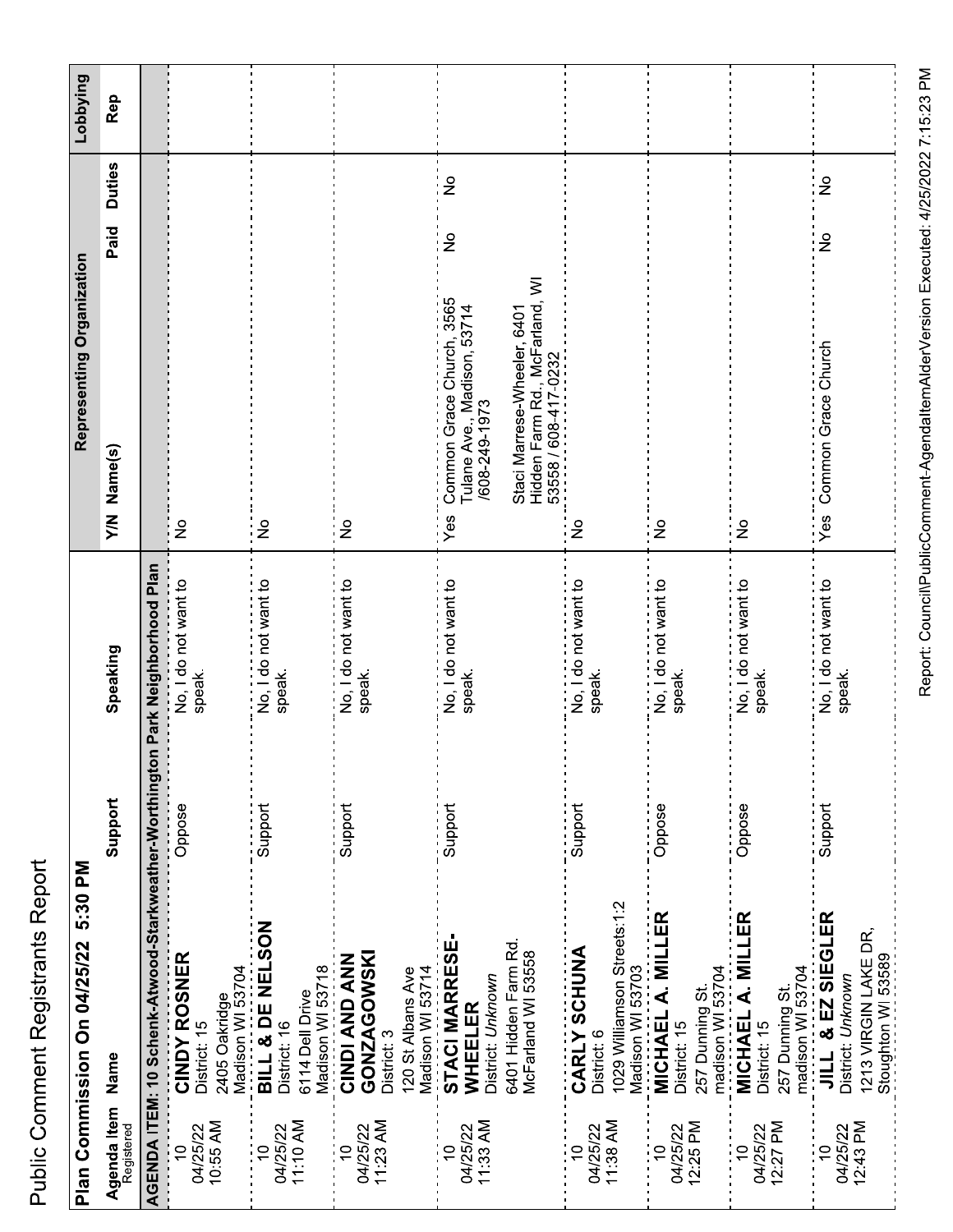|                                        | Plan Commission On 04/25/22 5:30 PM                                                                     |                                               |                                                          | Representing Organization           |               | Lobbying |
|----------------------------------------|---------------------------------------------------------------------------------------------------------|-----------------------------------------------|----------------------------------------------------------|-------------------------------------|---------------|----------|
| Agenda Item Name<br>Registered         |                                                                                                         | Support                                       | Speaking                                                 | Paid<br>Name(s)<br>$\sum_{i=1}^{n}$ | <b>Duties</b> | Rep      |
|                                        | AGENDA ITEM: 10 Schenk-Atwood-Starkweather-Worthington Park Neighborhood Plan                           |                                               |                                                          |                                     |               |          |
| 01:25 PM<br>04/25/22<br>$\overline{C}$ | 6315 Kilpatrick Lane<br>Madison WI 53718<br><b>ANDREA MAXWORTHY</b><br>CHERYL TIMPEL<br>District: 3     | Support                                       | No, I do not want to<br>speak.                           | $\frac{1}{2}$                       |               |          |
| 01:34 PM<br>04/25/22                   | Madison WI 53704<br>2226 Rusk St.<br><b>O'BRIEN</b><br>District: 6                                      | Oppose                                        | ------------------<br>No, I do not want to<br>speak.     | $\frac{1}{2}$                       |               |          |
| 02:44 PM<br>04/25/22                   | <b>JOAN H ZAOO</b><br>5004 Major Avenue<br>Madison WI 53716<br>District: 15                             | Support                                       | No, I do not want to<br>speak.                           | $\frac{1}{2}$                       |               |          |
| 03:44 PM<br>04/25/22<br>$\overline{a}$ | <b>KEVIN O'BRIEN</b><br>2226 Rusk Street<br>District: 6                                                 | Oppose                                        | No, I do not want to<br>speak.                           | $\frac{1}{2}$                       |               |          |
| 04:11 PM<br>04/25/22<br>$\tilde{=}$    | Madison, WI 53704 WI 53704<br><b>SANDRA ANTON</b><br>201 dunning st<br>Madison WI 53704<br>District: 15 | Oppose                                        | No, I do not want to<br>speak.                           | $\frac{1}{2}$                       |               |          |
| 04:57 PM<br>04/25/22<br>$\overline{a}$ | <b>GILLIAN WYMAN</b><br>Madison WI 53704<br>2117 Linden Ave<br>District: 6                              | Oppose                                        | <br>No, I do not want to<br>speak.                       | i 9                                 |               |          |
| 04/25/22<br>05:07 PM<br>$\overline{C}$ | <b>MELISA SIEGLER</b><br>Jefferson WI 53549<br><b>W6029 Riess Road</b><br>District: Unknown             | Support                                       | No, I do not want to<br>speak.                           | $\frac{1}{2}$                       |               |          |
|                                        |                                                                                                         | support: 16 O<br>Counts distinct reg<br>votes | jistrants and removes duplicate<br>pposed: 26 Neither: 0 |                                     |               |          |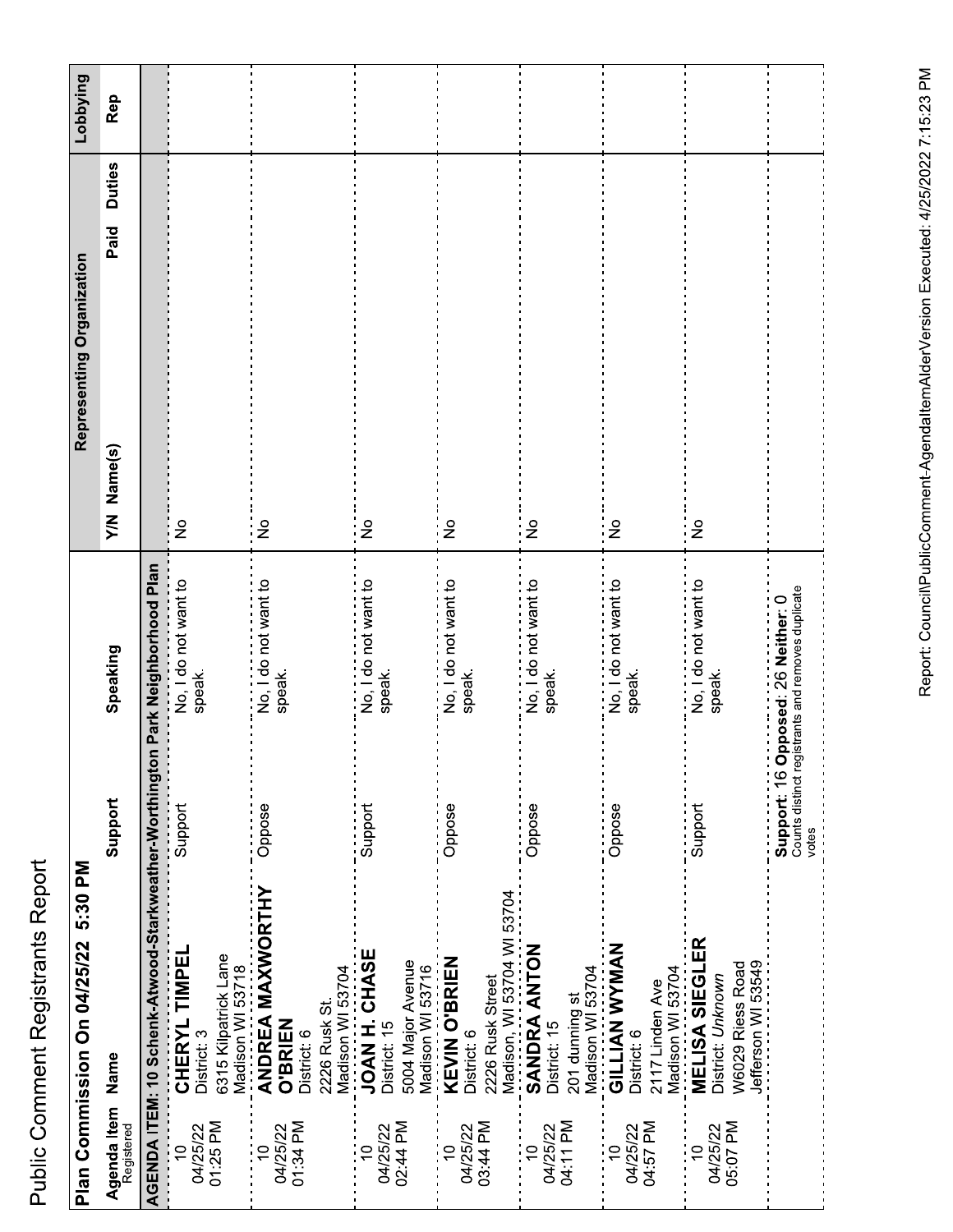|                                        | Plan Commission On 04/25/22 5:30 PM                                                            |         |                          | Representing Organization        |                       | Lobbying      |
|----------------------------------------|------------------------------------------------------------------------------------------------|---------|--------------------------|----------------------------------|-----------------------|---------------|
| Agenda Item Name<br>Registered         |                                                                                                | Support | Speaking                 | Name(s)<br>$\sum_{i=1}^{n}$      | <b>Duties</b><br>Paid | Rep           |
|                                        | AGENDA ITEM: 11 Rezoning - 2165 Linden Ave                                                     |         |                          |                                  |                       |               |
| 03:31 PM<br>04/21/22<br>$\overline{1}$ | <b>SANDY BLAKENEY</b><br>District: 6<br>2138 Linden Ave                                        | Oppose  | Yes, I want to speak.    | $\frac{1}{2}$                    |                       |               |
| 04/21/22<br>05:03 PM                   | Madison WI 53704<br><b>BRUCE BECKER</b><br>Madison WI 53704<br>253 Dunning St<br>District: 15  | Oppose  | <br>Yes, I want to speak | $\frac{1}{2}$                    |                       |               |
| 04/21/22<br>05:04 PM                   | BARBARA BECKER<br>Madison WI 53704<br>253 Dunning St<br>District: 15                           | Oppose  | Yes, I want to speak.    | $\frac{1}{2}$                    |                       |               |
| 04/22/22<br>05:25 PM                   | 7601 University Ave Suite 201<br>Middleton WI 53562<br><b>KEVIN BUROW</b><br>District: Unknown | Support | Yes, I want to speak.    | Knothe & Bruce Architects<br>Yes | Yes<br>Yes            | $\frac{1}{2}$ |
| 04/22/22<br>07:22 PM                   | REBECCA LEBEAU<br>Madison WI 53704<br>2318 St Paul Ave<br>District: 15                         | Support | Yes, I want to speak.    | $\frac{1}{2}$                    |                       |               |
| 02:00 PM<br>04/24/22                   | THOMAS LIEBL<br>2139 Linden Ave<br>District: 6                                                 | Oppose  | Yes, I want to speak.    | $\frac{1}{2}$                    |                       |               |
| 04:57 PM<br>04/24/22                   | Madison WI 53704<br><b>ED NILES</b><br>Madison WI 53704<br>2129 Linden Ave<br>District: 6      | Support | Yes, I want to speak.    | $\frac{1}{2}$                    |                       |               |
| 05:46 PM<br>04/24/22                   | Madison WI 53704<br><b>TERRY COHN</b><br>2135 Linden Ave<br>District: 6                        | Oppose  | Yes, I want to speak.    | $\frac{1}{2}$                    |                       |               |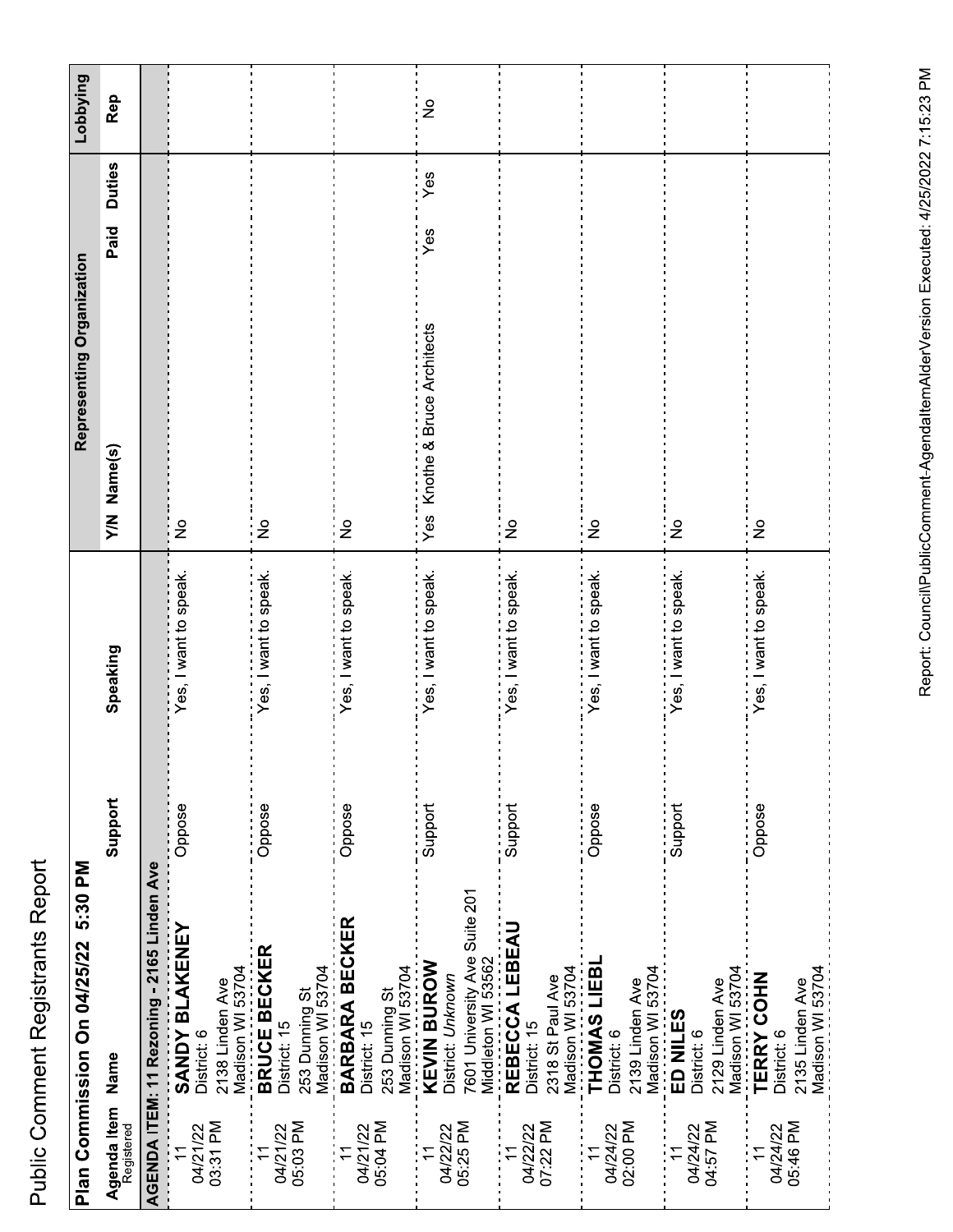|                                        | Plan Commission On 04/25/22 5:30 PM                                                       |         |                                                                     | Representing Organization           |               | Lobbying |
|----------------------------------------|-------------------------------------------------------------------------------------------|---------|---------------------------------------------------------------------|-------------------------------------|---------------|----------|
| Agenda Item Name<br>Registered         |                                                                                           | Support | Speaking                                                            | Paid<br>Name(s)<br>$\sum_{i=1}^{n}$ | <b>Duties</b> | Rep      |
|                                        | AGENDA ITEM: 11 Rezoning - 2165 Linden Ave                                                |         |                                                                     |                                     |               |          |
| 07:05 AM<br>04/25/22<br>$\overline{1}$ | SUSAN BOSTIAN YOUNG OPPOSE<br>Madison WI 53704<br>201 Division St<br>District: 15         |         | Yes, I want to speak.                                               | $\frac{1}{2}$                       |               |          |
| 02:36 PM<br>04/25/22                   | 249 Dunning Street<br>TIM SHRIVER<br>District: 15                                         | Oppose  | Yes, I want to speak.                                               | $\frac{1}{2}$                       |               |          |
| 02:48 PM<br>04/25/22                   | Madison WI 53704<br>MARY THOMPSON-<br>249 Dunning St.<br><b>SHRIVER</b><br>District: 15   | Oppose  | Yes, I want to speak.                                               | $\frac{1}{2}$                       |               |          |
| 02:51 PM<br>04/25/22                   | Madison WI 53704<br>LINDA LEHNERTZ<br>Madison WI 53703<br>S Paterson<br>District: 6       | Oppose  | Yes, I want to speak.                                               | $\frac{1}{2}$                       |               |          |
| 07:13 AM<br>04/25/22                   | <b>JAMES YOUNG</b><br>201 Division St<br>District: 15                                     | Oppose  | do not want to speak,<br>but I am available to<br>answer questions. | $\frac{9}{2}$                       |               |          |
| 05:24 PM<br>04/21/22                   | Madison WI 53704<br>DAVID GRIFFEATH<br>Madison WI 53704<br>2145 Linden Ave<br>District: 6 | Oppose  | --------------------------<br>No, I do not want to<br>speak.        | $\frac{1}{2}$                       |               |          |
| 02:46 PM<br>04/22/22                   | RITA HOCKERS<br>Madison WI 53704<br>237 Division St<br>District: 15                       | Oppose  | No, I do not want to<br>speak.                                      | $\frac{1}{2}$                       |               |          |
| 03:07 PM<br>04/22/22<br>$\overline{1}$ | <b>MATT BECKER</b><br>Madison WI 53704<br>246 Division St<br>District: 6                  | Support | →→→→→→→→→→→→→→→→→<br>No, I do not want to<br>speak.                 | $\frac{1}{2}$                       |               |          |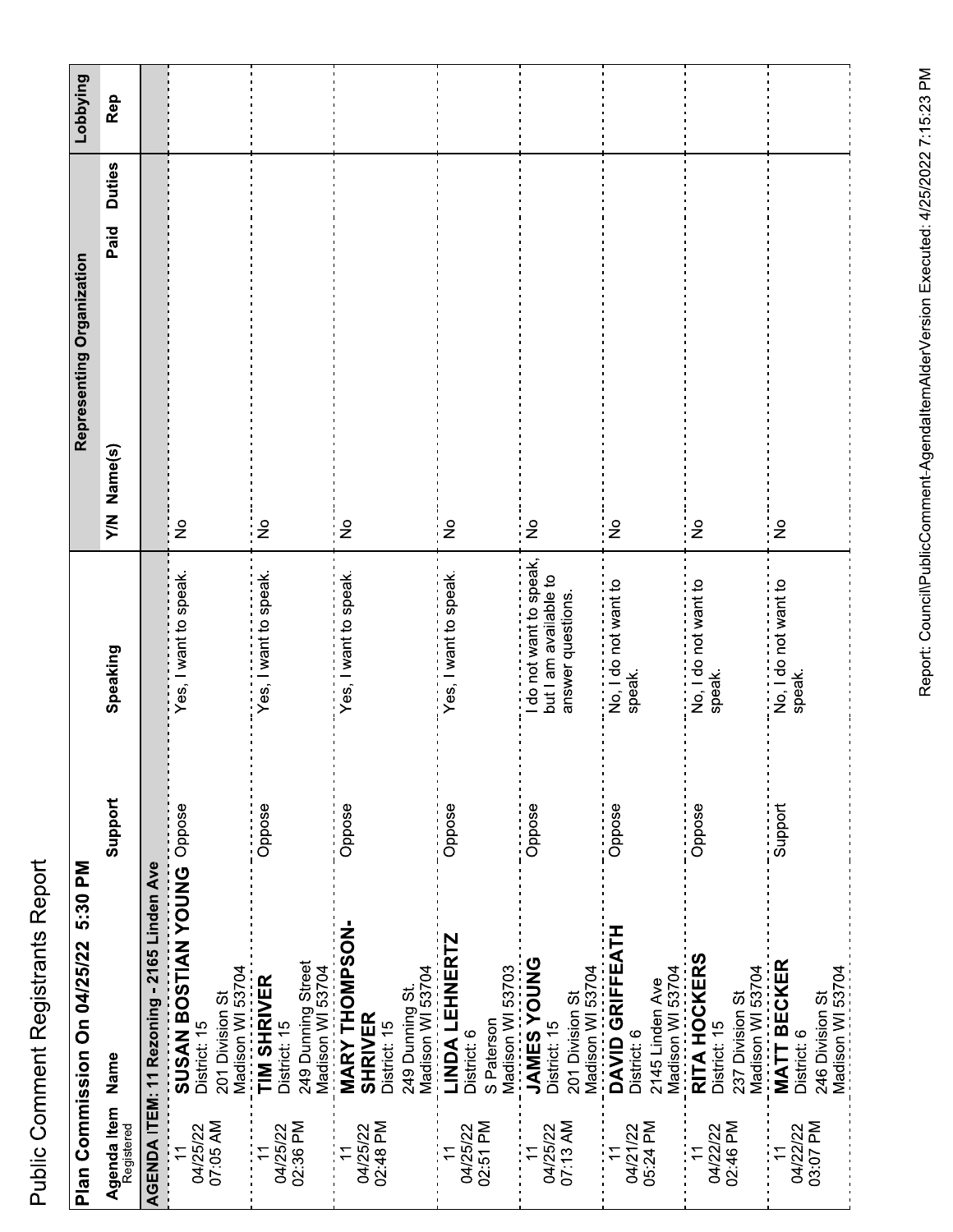|                                        | Plan Commission On 04/25/22 5:30 PM                                                          |         |                                                         | Representing Organization   |                       | Lobbying |
|----------------------------------------|----------------------------------------------------------------------------------------------|---------|---------------------------------------------------------|-----------------------------|-----------------------|----------|
| Agenda Item<br>Registered              | Name                                                                                         | Support | Speaking                                                | Name(s)<br>$\sum_{i=1}^{n}$ | <b>Duties</b><br>Paid | Rep      |
|                                        | AGENDA ITEM: 11 Rezoning - 2165 Linden Ave                                                   |         |                                                         |                             |                       |          |
| 05:48 PM<br>04/24/22<br>$\overline{1}$ | MICHAEL JOHNS<br>Madison WI 53704<br>2135 Linden Ave<br>District: 6                          | Oppose  | No, I do not want to<br>speak.                          | $\frac{1}{2}$               |                       |          |
| 04/25/22<br>01:30 AM                   | <b>ALISON LINDSAY MARES Oppose</b><br>2122 Bashford Ave<br>Madison WI 53704<br>District: 6   |         | No, I do not want to<br>speak.                          | $\frac{1}{2}$               |                       |          |
| 04/25/22<br>07:42 AM                   | 2717 Oakridge Avenue<br>_Madison WI 53704<br>_CINDY ROSNER<br>LUCERNE A RICE<br>District: 15 | Oppose  | No, I do not want to<br>speak.                          | $\frac{1}{2}$               |                       |          |
| 10:59 AM<br>04/25/22                   | Madison WI 53704<br>2405 Oakridge<br>District: 15                                            | Oppose  | ---------------------<br>No, I do not want to<br>speak. | $\frac{1}{2}$               |                       |          |
| 04/25/22<br>11:34 AM                   | <b>ANNE REYNOLDS</b><br>Madison WI 53704<br>2139 Linden Ave<br>District: 6                   | Oppose  | No, I do not want to<br>speak.                          | $\frac{1}{2}$               |                       |          |
| 02:35 PM<br>04/25/22                   | GRACE MAASS<br>Madison WI 53719<br>District: Unknown<br>2156 Linden Ave                      | Oppose  | No, I do not want to<br>speak.                          | $\frac{1}{2}$               |                       |          |
| 03:45 PM<br>04/25/22                   | Madison, WI 53704 WI 53704<br><b>KEVIN O'BRIEN</b><br>2226 Rusk Street<br>District: 6        | Oppose  | No, I do not want to<br>speak.                          | $\frac{1}{2}$               |                       |          |
| 04:57 PM<br>04/25/22                   | <b>GILLIAN WYMAN</b><br>Madison WI 53704<br>2117 Linden Ave<br>District: 6                   | Oppose  |                                                         | $\frac{1}{2}$               |                       |          |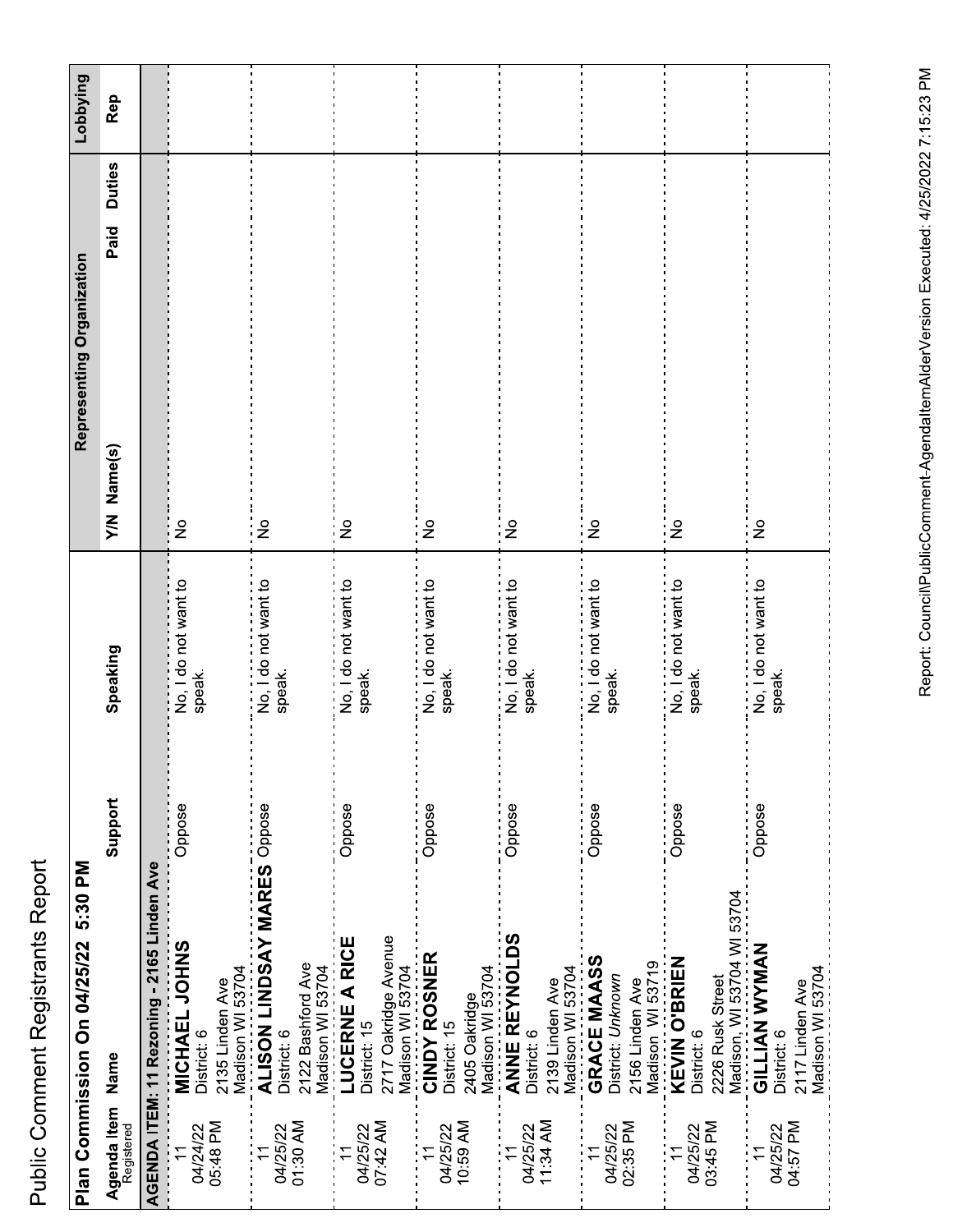| `<br>^<br>ı |
|-------------|
|             |
|             |
|             |
|             |
|             |
|             |
| į           |
| 5           |
|             |
|             |
|             |
| ı           |
|             |
|             |
|             |
|             |
|             |
|             |
|             |
|             |
|             |
|             |
|             |
| ،<br>؟      |
|             |
| i           |
|             |
|             |
|             |
|             |
|             |
|             |
|             |
|             |

|                                        | Plan Commission On 04/25/22 5:30 PM                                         |                                            |                                                   | Representing Organization                                                           |                       | Lobbying      |
|----------------------------------------|-----------------------------------------------------------------------------|--------------------------------------------|---------------------------------------------------|-------------------------------------------------------------------------------------|-----------------------|---------------|
| Agenda Item<br>Name<br>Registered      |                                                                             | Support                                    | Speaking                                          | Y/N Name(s)                                                                         | <b>Duties</b><br>Paid | Rep           |
|                                        | AGENDA ITEM: 11 Rezoning - 2165 Linden Ave                                  |                                            |                                                   |                                                                                     |                       |               |
| 05:31 PM<br>04/25/22<br>$\overline{1}$ | NANCY SPITZER<br>Madison WI 53704<br>2202 Rusk St.<br>District: 6           | Oppose                                     | No, I do not want to<br>speak.                    | $\frac{1}{2}$                                                                       |                       |               |
|                                        |                                                                             | Support: 4 Opposed: 21 Neither: 0<br>votes | Counts distinct registrants and removes duplicate |                                                                                     |                       |               |
|                                        | AGENDA ITEM: 12 Demo Permit - 2165 Linden Ave                               |                                            |                                                   |                                                                                     |                       |               |
| 07:24 PM<br>04/24/22<br>$\frac{1}{2}$  | TIMOTHY MCDONALD<br>District: Unknown<br>1942 N. Front St<br>Phila PA 19122 | Support                                    | Yes, I want to speak.                             | Tyler Krupp, Threshold<br>Development, 1954 Atwood Ave,<br>Madison, WI 53704<br>Yes | Yes<br>ş              | $\frac{1}{2}$ |
| 04:41 PM<br>04/21/22<br>$\overline{2}$ | Madison WI 53704<br>CATHY LOEB<br>2145 Linden Ave.<br>District: 6           | Oppose                                     | No, I do not want to<br>speak.                    | $\frac{1}{2}$                                                                       |                       |               |
| 05:24 PM<br>04/21/22                   | DAVID GRIFFEATH<br>Madison WI 53704<br>2145 Linden Ave<br>District: 6       | Oppose                                     | No, I do not want to<br>speak.                    | $\frac{\circ}{\sim}$                                                                |                       |               |
| 03:08 PM<br>04/22/22<br>$\frac{2}{1}$  | <b>MATT BECKER</b><br>Madison WI 53704<br>246 Division St<br>District: 6    | Support                                    | No, I do not want to<br>speak.                    | $\frac{1}{2}$                                                                       |                       |               |
| 04:09 PM<br>04/24/22<br>$\frac{2}{3}$  | <b>JANICE SCHENK</b><br>Madison WI 53704<br>2225 Rusk St.<br>District: 6    | Oppose                                     | No, I do not want to<br>speak.                    | $\epsilon$                                                                          |                       |               |
| 05:04 PM<br>04/24/22<br>$\frac{2}{3}$  | <b>PHILIP WISELEY</b><br>Madison WI 53704<br>2133 Linden Ave<br>District: 6 | Oppose                                     | No, I do not want to<br>speak.                    | $\frac{1}{2}$                                                                       |                       |               |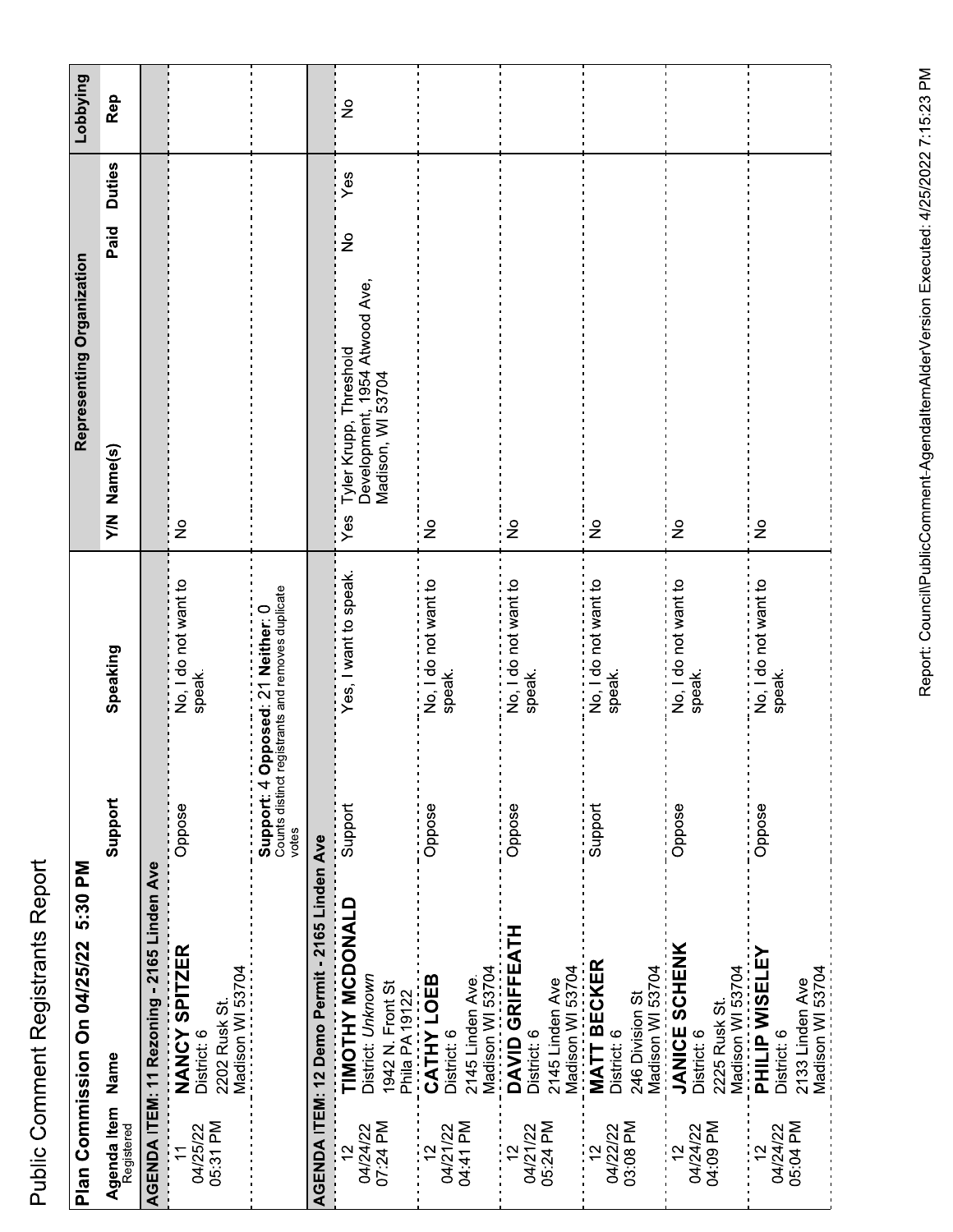|                                        | Plan Commission On 04/25/22 5:30 PM                                                   |                                            |                                                   | Representing Organization                            | Lobbying |
|----------------------------------------|---------------------------------------------------------------------------------------|--------------------------------------------|---------------------------------------------------|------------------------------------------------------|----------|
| Agenda Item<br>Registered              | Name                                                                                  | Support                                    | Speaking                                          | <b>Duties</b><br>Paid<br>Name(s)<br>$\sum_{i=1}^{n}$ | Rep      |
|                                        | AGENDA ITEM: 12 Demo Permit - 2165 Linden Ave                                         |                                            |                                                   |                                                      |          |
| 05:10 PM<br>04/24/22<br>$\tilde{c}$    | ALETHA JONES<br>Madison WI 53704<br>2133 Linden AVe<br>District: 6                    | Oppose                                     | No, I do not want to<br>speak.                    | $\frac{1}{2}$                                        |          |
| 09:40 PM<br>04/24/22                   | <b>SANDY BLAKENEY</b><br>Madison WI 53704<br>2138 Linden Ave<br>District: 6           | Oppose                                     | No, I do not want to<br>speak.                    | $\frac{1}{2}$                                        |          |
| 01:31 AM<br>04/25/22                   | ALISON LINDSAY MARES Oppose<br>2122 Bashford Ave<br>Madison WI 53704<br>District: 6   |                                            | No, I do not want to<br>speak.                    | $\frac{1}{2}$                                        |          |
| 11:01 AM<br>04/25/22                   | CINDY ROSNER<br>Madison WI 53704<br>2405 Oakridge<br>District: 15                     | Oppose                                     | No, I do not want to<br>speak.                    | $\frac{1}{2}$                                        |          |
| 01:22 PM<br>04/25/22<br>$\overline{2}$ | Madison WI 53717-2208<br><b>DICK IHLENFELD</b><br>7613 Sawmill Road<br>District: 19   | Support                                    | No, I do not want to<br>speak.                    | $\frac{1}{2}$                                        |          |
| 03:47 PM<br>04/25/22                   | Madison, WI 53704 WI 53704<br><b>KEVIN O'BRIEN</b><br>2226 Rusk Street<br>District: 6 | Oppose                                     | No, I do not want to<br>speak.                    | $\frac{1}{2}$                                        |          |
| 04:15 PM<br>04/25/22<br>$\approx$      | SANDRA ANTON<br>Madison WI 53704<br>201 dunning st<br>District: 15                    | Oppose                                     | No, I do not want to<br>speak.                    | $\frac{1}{2}$                                        |          |
| 04:20 PM<br>04/25/22                   | Madison WI 53704-1185<br><b>SCOTT PENNEY</b><br>46 Knutson Dr<br>District: 18         | Support                                    | No, I do not want to<br>speak.                    | $\frac{9}{5}$                                        |          |
|                                        |                                                                                       | Support: 4 Opposed: 10 Neither: 0<br>votes | Counts distinct registrants and removes duplicate |                                                      |          |

Report: Council\PublicComment-AgendaltemAlderVersion Executed: 4/25/2022 7:15:23 PM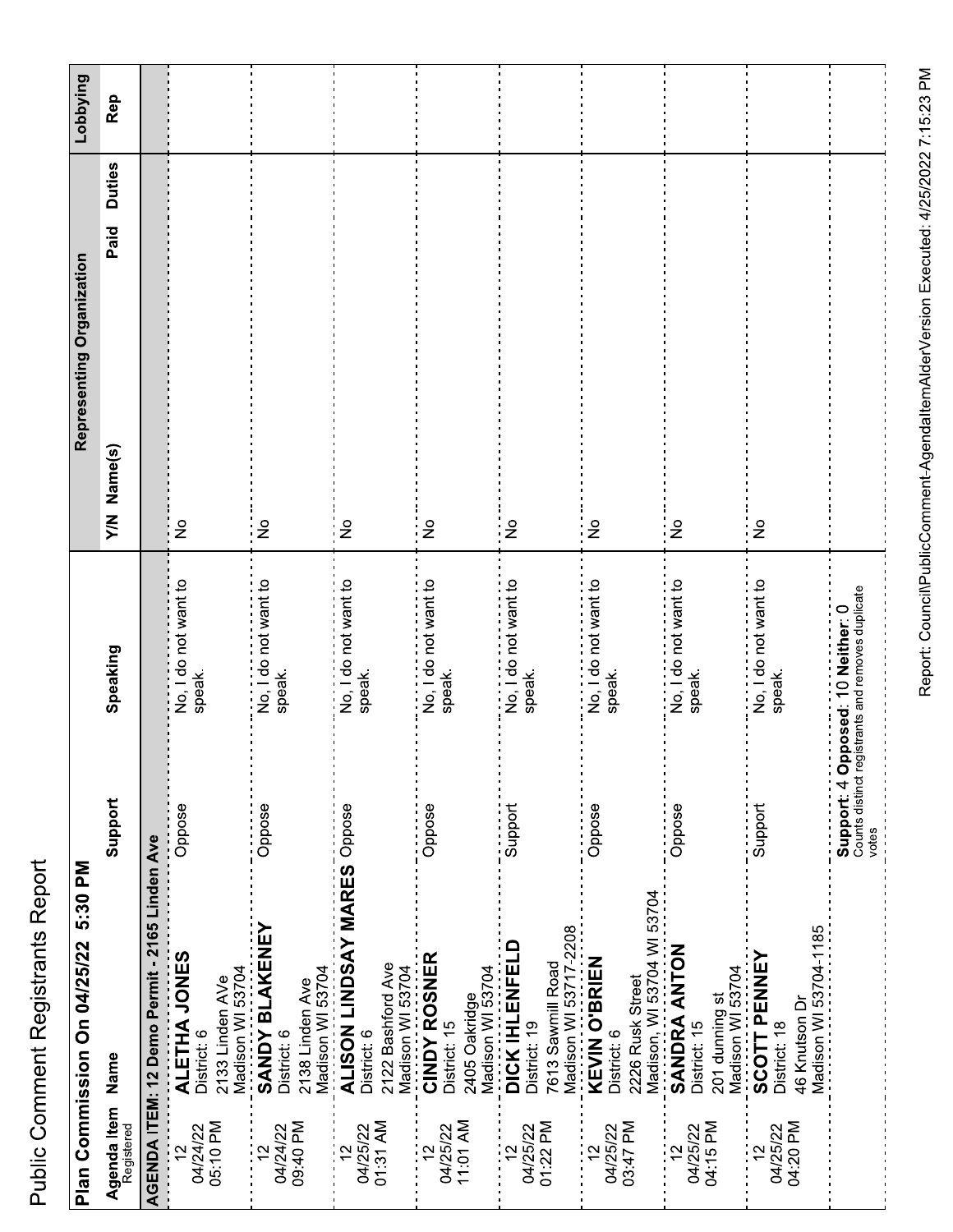| Š      |
|--------|
| l      |
|        |
|        |
|        |
|        |
|        |
|        |
|        |
| s<br>C |
| j      |
|        |
|        |
|        |
|        |
| I      |
| ĭ      |
|        |
|        |
|        |
|        |
|        |
| i      |
|        |
| i      |
|        |
|        |
|        |
|        |
|        |
|        |
|        |
|        |
|        |
|        |
|        |
| j      |
| Ì      |
|        |
|        |

|                                       | Plan Commission On 04/25/22 5:30 PM                                                          |         |                                                                     | Representing Organization                                                                                |                       | Lobbying      |
|---------------------------------------|----------------------------------------------------------------------------------------------|---------|---------------------------------------------------------------------|----------------------------------------------------------------------------------------------------------|-----------------------|---------------|
| Agenda Item<br>Name<br>Registered     |                                                                                              | Support | Speaking                                                            | Y/N Name(s)                                                                                              | <b>Duties</b><br>Paid | Rep           |
|                                       | AGENDA ITEM: 13 CSM - 2165 Linden Ave                                                        |         |                                                                     |                                                                                                          |                       |               |
| 09:13 AM<br>04/24/22<br>$\frac{3}{2}$ | THOMAS LIEBL<br>2139 Linden Ave<br>District: 6                                               | Oppose  | Yes, I want to speak.                                               | $\frac{1}{2}$                                                                                            |                       |               |
| 05:53 AM<br>04/25/22                  | Madison WI 53704<br>KEVIN YESKA<br>161 Horizon Drive<br>District: Unknown<br>Verona WI 53593 | Support | do not want to speak,<br>but I am available to<br>answer questions. | ………………………………<br>JSD Professional Services, Inc<br>161 Horizon Drive Suite 101<br>Verona, WI 53593<br>Yes | Yes<br>Yes            | $\frac{1}{2}$ |
| 07:15 AM<br>04/25/22                  | <b>JAMES YOUNG</b><br>Madison WI 53704<br>201 Division St<br>District: 15                    | Oppose  | do not want to speak,<br>but I am available to<br>answer questions. | $\frac{1}{2}$                                                                                            |                       |               |
| 04:43 PM<br>04/21/22                  | Madison WI 53704<br>CATHY LOEB<br>2145 Linden Ave.<br>District: 6                            | Oppose  | speak.                                                              | $\frac{1}{2}$                                                                                            |                       |               |
| 05:25 PM<br>04/21/22                  | DAVID GRIFFEATH<br>Madison WI 53704<br>2145 Linden Ave<br>District: 6                        | Oppose  | No, I do not want to<br>speak.                                      | $\frac{1}{2}$                                                                                            |                       |               |
| 03:10 PM<br>04/22/22                  | <b>MATT BECKER</b><br>Madison WI 53704<br>246 Division St<br>District: 6                     | Support | No, I do not want to<br>speak.                                      | $\frac{1}{2}$                                                                                            |                       |               |
| 05:06 PM<br>04/24/22                  | <b>PHILIP WISELEY</b><br>2133 Linden Ave<br>District: 6                                      | Oppose  | No, I do not want to<br>speak.                                      | $\frac{1}{2}$                                                                                            |                       |               |
| 05:11 PM<br>04/24/22                  | Madison WI 53704<br>ALETHA JONES<br>Madison WI 53704<br>2133 Linden AVe<br>District: 6       | Oppose  | No, I do not want to<br>speak.                                      | $\epsilon$                                                                                               |                       |               |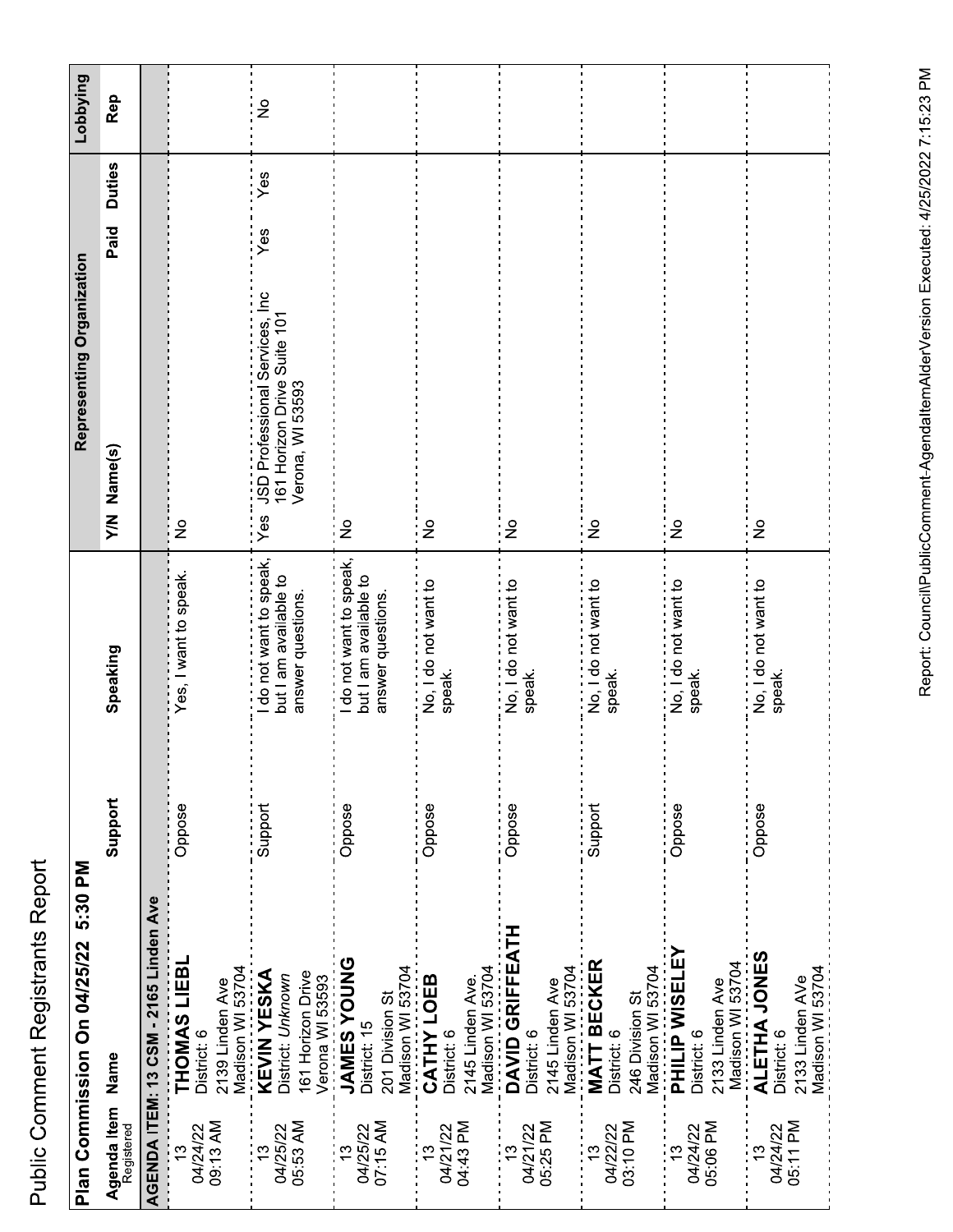|                                       | Plan Commission On 04/25/22 5:30 PM                                                            |                                            |                                                                    | Representing Organization               |               | Lobbying      |
|---------------------------------------|------------------------------------------------------------------------------------------------|--------------------------------------------|--------------------------------------------------------------------|-----------------------------------------|---------------|---------------|
| Agenda Item Name<br>Registered        |                                                                                                | Support                                    | Speaking                                                           | Paid<br>Y/N Name(s)                     | <b>Duties</b> | Rep           |
|                                       | AGENDA ITEM: 13 CSM - 2165 Linden Ave                                                          |                                            |                                                                    |                                         |               |               |
| 09:42 PM<br>04/24/22<br>$\frac{1}{2}$ | <b>SANDY BLAKENEY</b><br>Madison WI 53704<br>2138 Linden Ave<br>District: 6                    | Oppose                                     | No, I do not want to<br>speak.                                     | ş                                       |               |               |
| 11:03 AM<br>04/25/22<br><u>ლ</u>      | <b>CINDY ROSNER</b><br>Madison WI 53704<br>2405 Oakridge<br>District: 15                       | Oppose                                     | No, I do not want to<br>speak.                                     | $\frac{1}{2}$                           |               |               |
| 01:59 PM<br>04/25/22                  | ANNE MESICH<br>Madison WI 53704<br>213 Division St.<br>District: 15                            | Oppose                                     | No, I do not want to<br>speak.                                     | $\frac{1}{2}$                           |               |               |
| 02:00 PM<br>04/25/22                  | CARL FUERST<br>Madison WI 53704<br>213 Division St.<br>District: 15                            | Oppose                                     | No, I do not want to<br>speak.                                     | $\frac{1}{2}$                           |               |               |
| 04:17 PM<br>04/25/22                  | SANDRA ANTON<br>Madison WI 53704<br>201 dunning st<br>District: 15                             | Oppose                                     | No, I do not want to<br>speak.                                     | $\frac{1}{2}$                           |               |               |
|                                       |                                                                                                | Support: 2 Opposed: 11 Neither: 0<br>votes | Counts distinct registrants and removes duplicate                  |                                         |               |               |
|                                       | AGENDA ITEM: 15 Demo Permit - 3734 Speedway Rd                                                 |                                            |                                                                    |                                         |               |               |
| 05:27 PM<br>04/22/22<br>15            | 7601 University Ave Suite 201<br>Middleton WI 53562<br><b>KEVIN BUROW</b><br>District: Unknown | Support                                    | do not want to speak,<br>but I am available to<br>answer questions | Yes<br>Knothe & Bruce Architects<br>Yes | Yes           | $\frac{1}{2}$ |
|                                       |                                                                                                | Support: 1 Opposed: 0 Neither: 0<br>votes  | Counts distinct registrants and removes duplicate                  |                                         |               |               |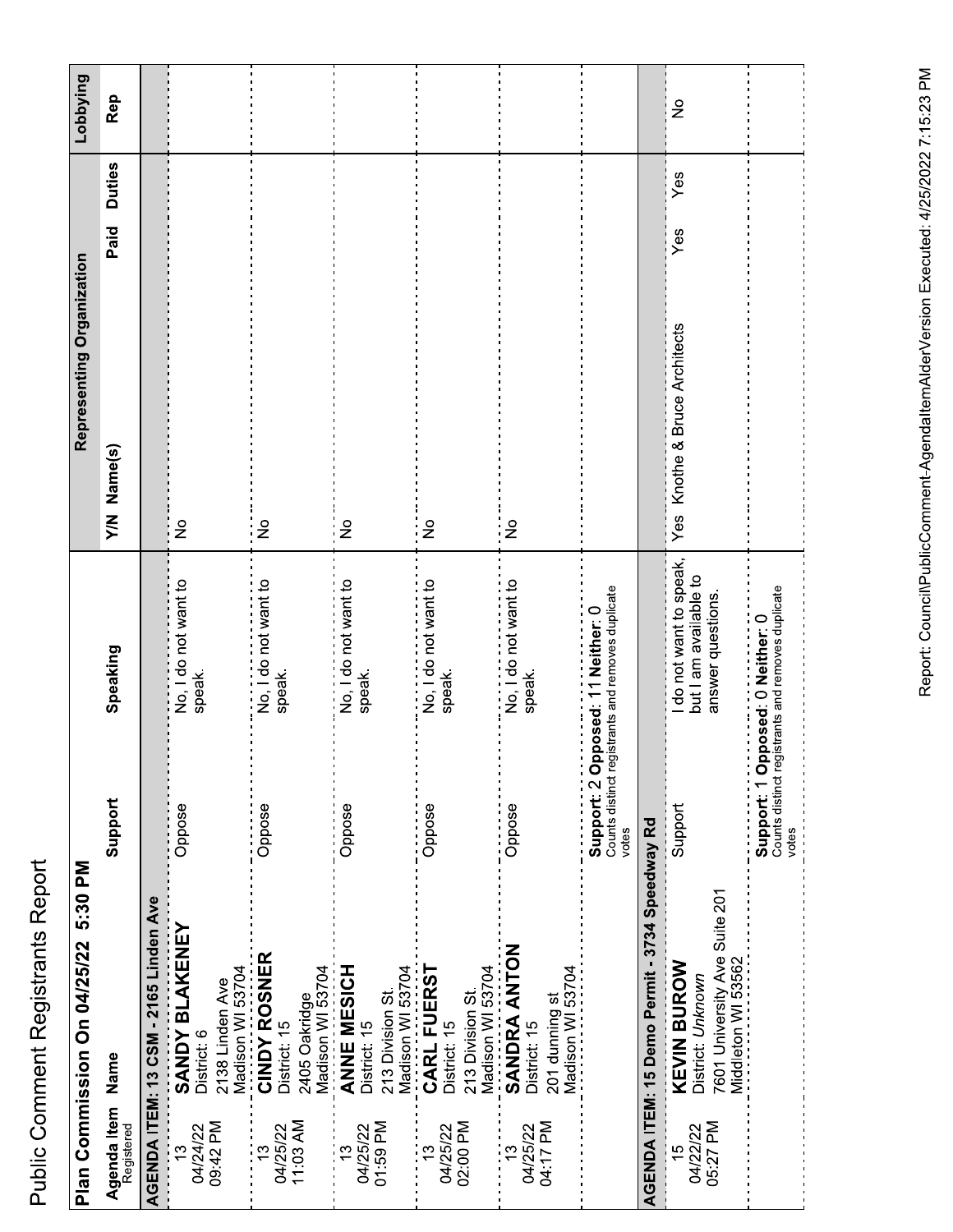|                                       | 5:30 PM<br>Plan Commission On 04/25/22                                                                            |                                            |                                                                       | Representing Organization                                                                                 |      |               | Lobbying      |
|---------------------------------------|-------------------------------------------------------------------------------------------------------------------|--------------------------------------------|-----------------------------------------------------------------------|-----------------------------------------------------------------------------------------------------------|------|---------------|---------------|
| Agenda Item<br>Name<br>Registered     |                                                                                                                   | Support                                    | Speaking                                                              | Y/N Name(s)                                                                                               | Paid | <b>Duties</b> | Rep           |
|                                       | AGENDA ITEM: 16 Cond Use - 929 E Washington Ave                                                                   |                                            |                                                                       |                                                                                                           |      |               |               |
| 08:01 AM<br>04/22/22<br>$\frac{6}{1}$ | TERRANCE MCMILLAN<br>749 University Row Unit 300<br>Madison WI 53705<br>District: 19                              | Support                                    | do not want to speak,<br>but I am available to<br>answer questions.   | Madison, WI. 53705<br>749 University Row<br>Potter Lawson, Inc.<br>608-274-2741<br><b>Unit 300</b><br>Yes | Yes  | Yes           | $\frac{1}{2}$ |
| 11:01 AM<br>04/22/22                  | s:38:749 University Row, Potter<br>Lawson Inc. Suite 300<br>Madison WI 53705<br>DOUG HURSH<br>District: 19        | Support                                    | do not want to speak,<br>but I am available to<br>answer questions.   | Archipelago Village LLC<br>Curt Brink<br>Yes                                                              | Yes  | Yes           | $\frac{1}{2}$ |
| 11:07 AM<br>04/22/22                  | 749 University Row<br>Madison WI 53705<br><b>BRIAN REED</b><br>District: 19                                       | Support                                    | do not want to speak,<br>but I am available to<br>answer questions.   | Suite 300<br>749 University Row,<br>Madison, WI 54705<br>Potter Lawson<br>Yes                             | Yes  | Yes           | $\frac{1}{2}$ |
| 05:40 AM<br>04/25/22                  | 5100 Eastpark Blvd 300<br>JOHN THOUSAND<br>Madison WI 53718<br>District: 17                                       | Support                                    | I do not want to speak,<br>but I am available to<br>answer questions. | Oneida Engineering Solutions<br>5100 Eastpark Blvd Suite 300<br>MAdison, WI 53718<br>Yes                  | Yes  | Yes           | $\frac{1}{2}$ |
| 12:13 PM<br>04/25/22<br>$\frac{6}{5}$ | 701 East Washington Ave 105<br><b>CURTIS BRINK</b><br>Madison WI 53703<br>District: 6                             | Support                                    | I do not want to speak,<br>but I am available to<br>answer questions. | $\frac{1}{2}$                                                                                             |      |               |               |
| 04:39 PM<br>04/25/22                  | s:38:749 University Row, Potter<br>-awson Inc. Suite 300<br>Madison WI 53705<br><b>DOUG HURSH</b><br>District: 19 | Support                                    | do not want to speak,<br>but I am available to<br>answer questions.   | Curt Brink, Archipelago Village<br>211<br>Yes                                                             | Yes  | Yes           | $\frac{1}{2}$ |
|                                       |                                                                                                                   | Support: 50<br>Counts distinct re<br>votes | egistrants and removes duplicate<br>pposed: 0 Neither: 0              |                                                                                                           |      |               |               |
|                                       | AGENDA ITEM: 17 Cond Use - 4914 Pflaum Rd                                                                         |                                            |                                                                       |                                                                                                           |      |               |               |
| 08:17 AM<br>04/25/22                  | <b>EDWARD KUHARSKI</b><br>Madison WI 53703<br>405 Sidney Street<br>District: 6                                    | Support                                    | do not want to speak,<br>but I am available to<br>answer questions.   | ş                                                                                                         |      |               |               |

Public Comment Registrants Report

Report: Council\PublicComment-AgendaltemAlderVersion Executed: 4/25/2022 7:15:23 PM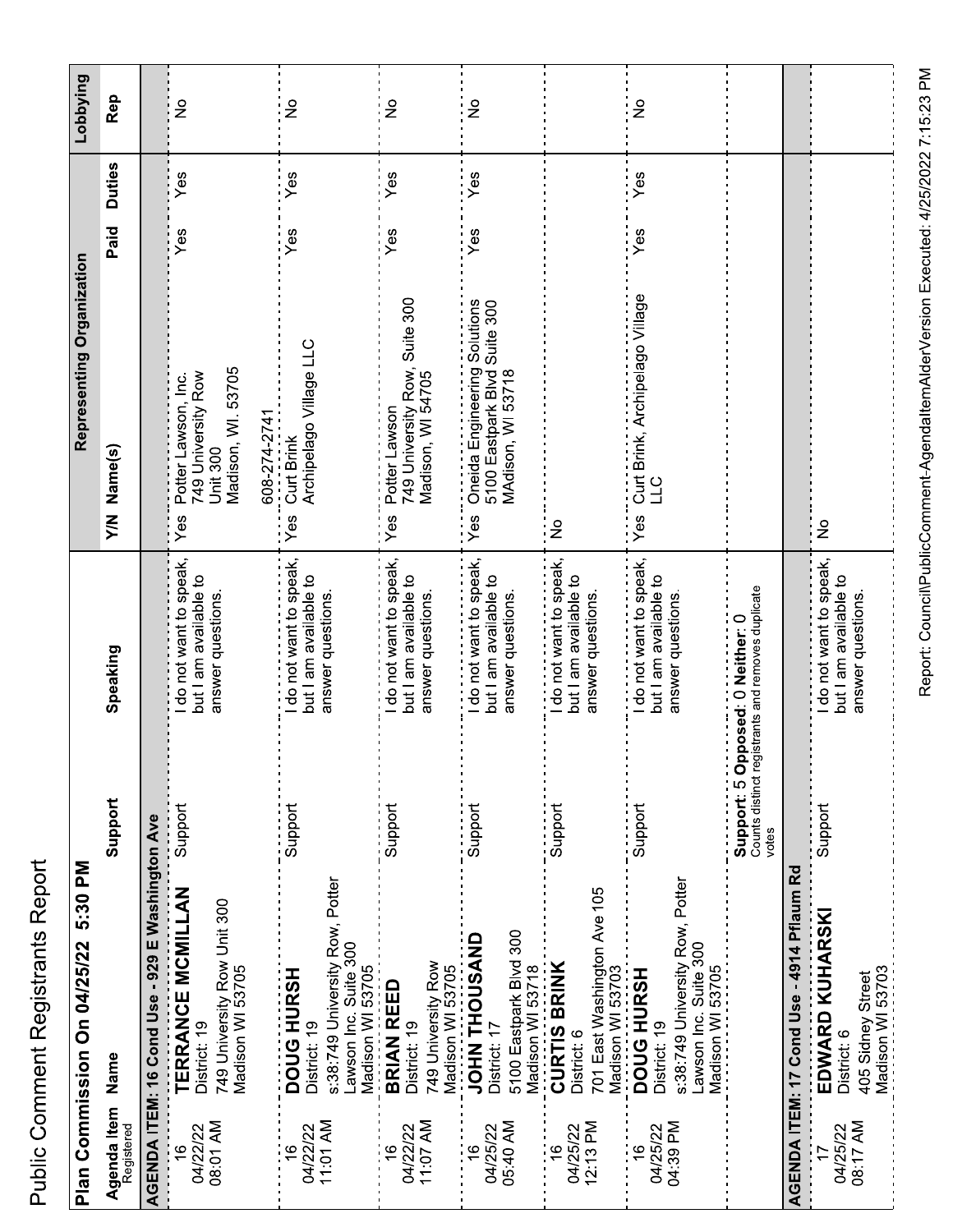| Č        |
|----------|
| ı        |
|          |
|          |
| :        |
|          |
|          |
|          |
| י היה הי |
|          |
| i        |
|          |
|          |
|          |

|                                            | Plan Commission On 04/25/22 5:30 PM                                                            |                                               |                                                                       | Representing Organization                                                                          |                                | Lobbying      |
|--------------------------------------------|------------------------------------------------------------------------------------------------|-----------------------------------------------|-----------------------------------------------------------------------|----------------------------------------------------------------------------------------------------|--------------------------------|---------------|
| Agenda Item<br>Name<br>Registered          |                                                                                                | Support                                       | Speaking                                                              | Y/N Name(s)                                                                                        | <b>Duties</b><br>Paid          | Rep           |
|                                            | AGENDA ITEM: 17 Cond Use - 4914 Pflaum Rd                                                      |                                               |                                                                       |                                                                                                    |                                |               |
| 02:16 PM<br>04/25/22<br>$\overline{1}$     | <b>ASHLEY WIPPERFURTH</b><br>Cottage grove WI 53527<br>2292 hwy 12 and 18<br>District: Unknown | Support                                       | do not want to speak,<br>but I am available to<br>answer questions.   | $\frac{1}{2}$                                                                                      |                                |               |
| 03:36 PM<br>04/25/22                       | Madison WI 53703<br>405 Sidney Street<br>District: 6<br>$\Omega$                               | Support                                       | I do not want to speak,<br>but I am available to<br>answer questions  | $\frac{1}{2}$                                                                                      |                                |               |
|                                            |                                                                                                | Support: 3 Op<br>Counts distinct reg<br>votes | istrants and removes duplicate<br>posed: 0 Neither: 0                 |                                                                                                    |                                |               |
|                                            | AGENDA ITEM: 18 Demo Permit - 5109 Barton Rd                                                   |                                               |                                                                       |                                                                                                    |                                |               |
| 10:29 AM<br>04/25/22<br>$\frac{\infty}{2}$ | SCOTT STEWART<br>Verona WI 53593<br>TODD BARNETT<br>District: Unknown<br>1014 Caribe Ct        | Neither support nor<br>oppose                 | I do not want to speak,<br>but I am available to<br>answer questions. | Madison WI 53711<br>Ridgewood Pool<br>5109 Barton Rd<br>Yes                                        | $\frac{1}{2}$<br>$\frac{1}{2}$ |               |
| 12:37 PM<br>04/25/22<br>$\frac{8}{1}$      | 118 N. Breese Terrace Apt.<br>Madison WI 53726<br>District: 5                                  | Support                                       | I do not want to speak,<br>but I am available to<br>answer questions. | Madison, WI 53711<br>5109 Barton Road<br>Ridgewood Pool<br>∶<br>'Yes                               | Yes<br>$\frac{1}{2}$           | $\frac{1}{2}$ |
|                                            |                                                                                                | Support: 1 Op<br>Counts distinct reg<br>votes | istrants and removes duplicate<br>posed: 0 Neither:                   |                                                                                                    |                                |               |
|                                            | AGENDA ITEM: 19 Cond Use - 5109 Barton Rd                                                      |                                               |                                                                       |                                                                                                    |                                |               |
| 09:50 AM<br>04/25/22<br><u>ဝှ</u>          | Suite 600<br>STEVE WHAYLAND<br>8383 Greenway Blvd<br>Middleton WI 53562<br>District: Unknown   | Support                                       | I do not want to speak,<br>but I am available to<br>answer questions. | Suite 600<br>8383 Greenway Blvd,<br>Middleton, WI 53562<br>DC Engineering<br>(608) 729-0541<br>Yes | Yes<br>Yes                     | $\frac{1}{2}$ |
| 12:40 PM<br>04/25/22<br>ഇ                  | 18 N. Breese Terrace Apt. I Apt<br><b>TODD BARNETT</b><br>Madison WI 53726<br>District: 5      | Support                                       | do not want to speak,<br>but I am available to<br>answer questions    | Madison, WI 53711<br>5109 Barton Road<br>Ridgewood Pool<br>Yes                                     | Yes<br>$\geq$                  | $\frac{1}{2}$ |